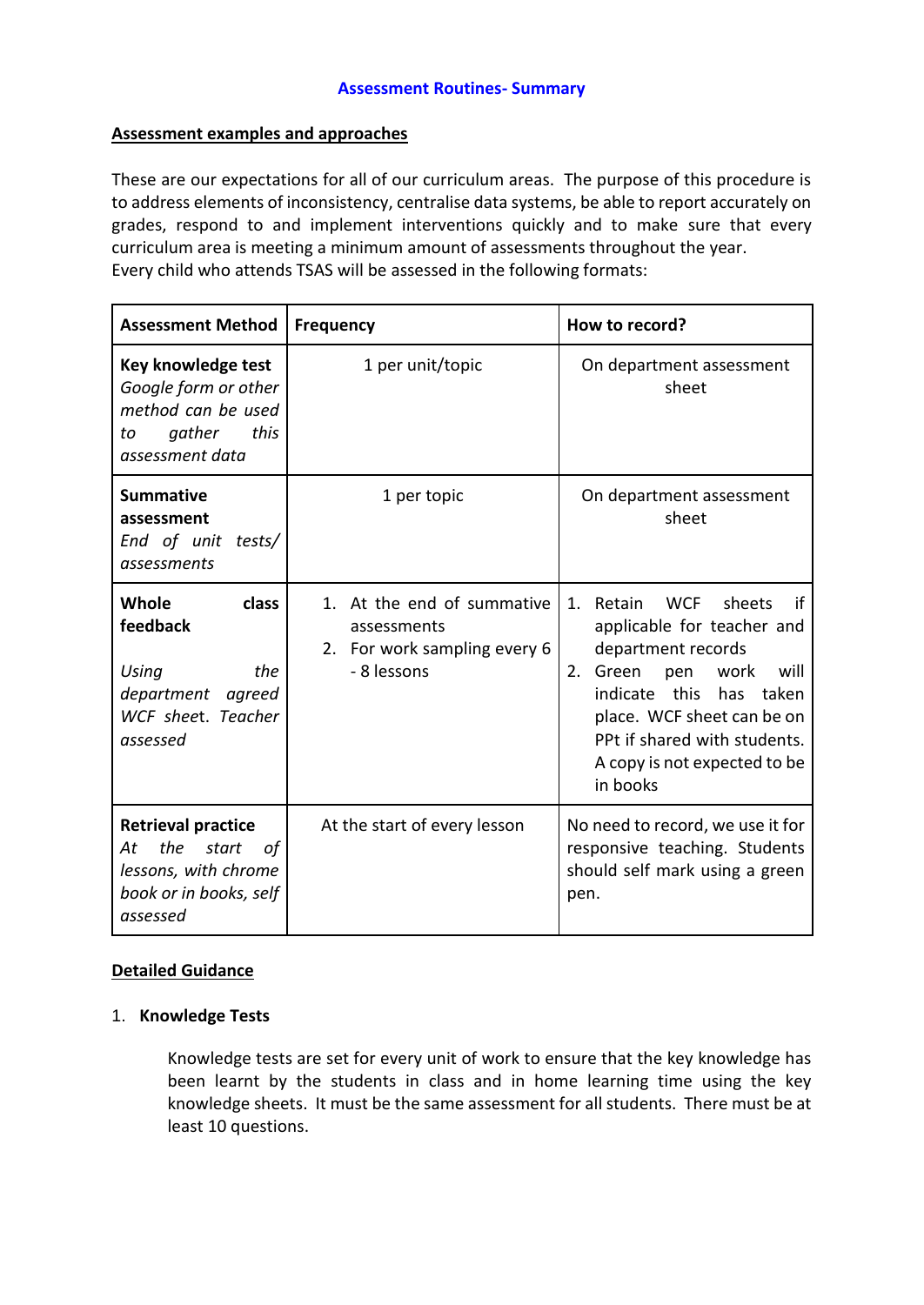- Across all Year Groups there will be formative knowledge tests that assess knowledge acquisition to enable the teacher to respond to gaps in knowledge and misconceptions. This will embed the work in long term memory.
- These short tests will be agreed across the department to assure consistency.
- There must be one knowledge test per unit of work
- Google forms could be used and are good practice for centralising data
- Departments decide on the nature and number of the questions on the Knowledge tests but these should be based on the relevant Key Knowledge sheets and home learning for every year group
- Knowledge test data will be stored centrally within departments

## 2**) End of unit assessments/summative assessment**

Across all year groups summative learning will be assessed and collected centrally within departments to build a picture of progress for the department and individual students. Students must receive feedback for these assessments from WCF and be given time in class to respond to that feedback in green pen.

- This data will provide us with at least one grade and one percentage for the assessment for every student over each year group. The data will be stored centrally, shared with the whole team and the data team.
- At KS3 this is a minimum of one full assessment/test which can be awarded a percentage per term
- At KS4/5 at least 1 assessment/test per half term which can be awarded a percentage every half term and working at grade at least once per term.
- Departments should work towards ensuring that the assessments are interleaved and assess content of previous units of work. This will allow interventions to be easily put in place, and will provide us with a better picture of current levels of performance and progress.
- Departments should choose assessments that best suit their subject area provided the work can be awarded a numerical mark and therefore a percentage

#### **3) Whole class feedback**

Whole class feedback is our approach to feedback for assessments and learning. There is no requirement for teachers to provide students with completed WCF templates, or to tick and "mark" books. There is, however, a requirement to assess learning through work sampling and to give feedback for summative assessments.

#### **Whole class feedback for summative assessment**

- We expect that whole class feedback (WCF) is given as a means of assessment and response to assessed work.
- WCF will be the primary model of feedback for assessment for summative and formative assessments for example, feedback on essays, exercise books, common examination questions or exit tickets.
- When WCF has been given students will respond to this by improving their work or correcting any mistakes in green pen. The student must complete a meaningful task after whole class feedback has taken place.
- Whole class feedback sheets should be kept by the teacher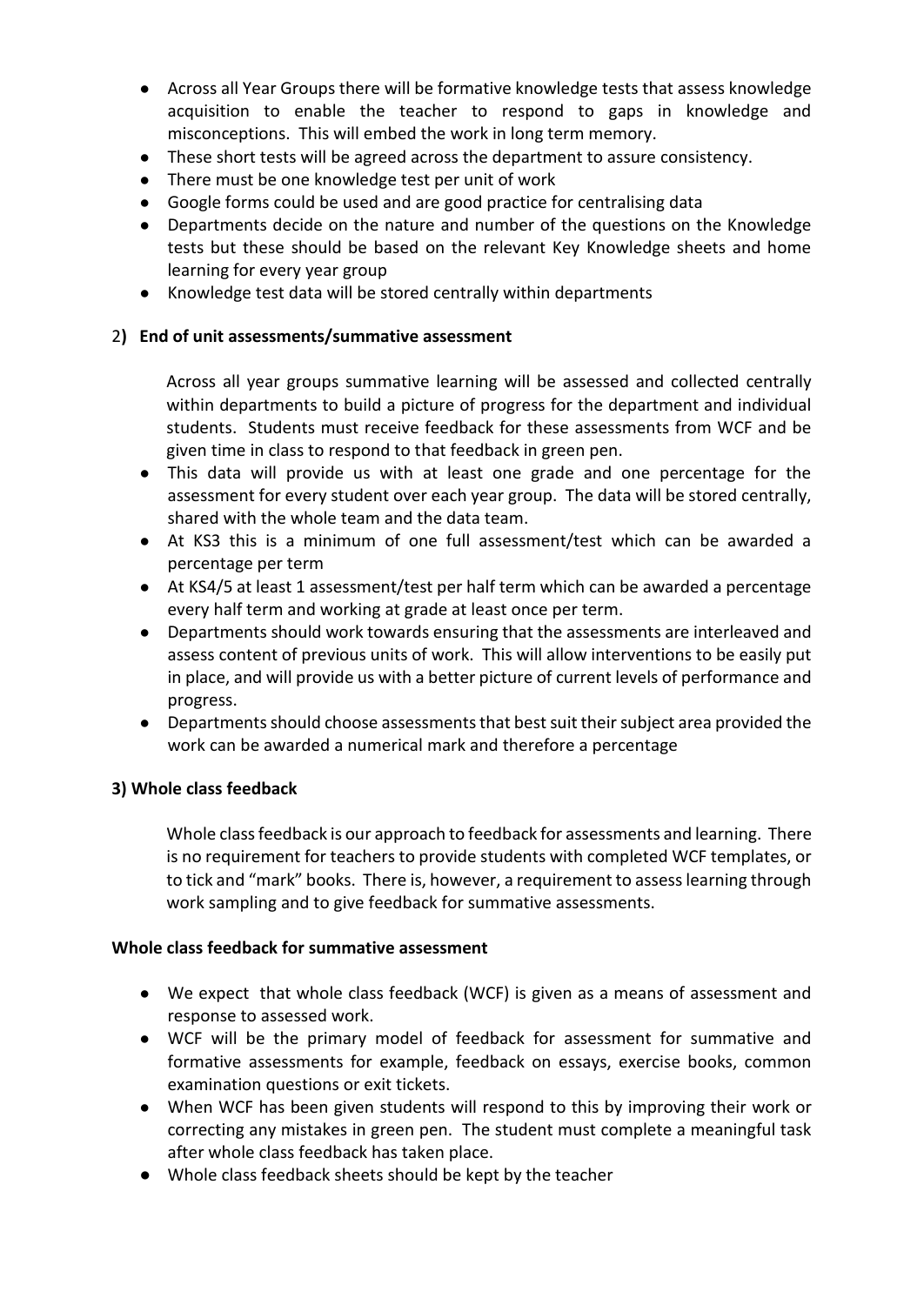● Students do not need to have a copy of whole class feedback in their books

# **Whole class feedback for work sampling**

- At TSAS we do not mark books or "tick and flick books". We sample books using whole class feedback to address workload and make feedback more meaningful.
- Books should be sampled every 6 8 lessons
- Common features in terms of misconceptions and errors should be noted as well as work to praise. Issues with literacy or presentation should be noted as well.
- Students should complete an improvement task following WCF, this should be active and improve the student, not simply copying from the board.
- All WCF activities should be in green pen.

# **Retrieval Practice**

All lessons begin with retrieval practice to find out what students can remember and where they have knowledge gaps. It is important that these low stakes activities are time limited so that they do not dominate the lesson. What is important is the mental process of retrieval to help students remember more. Retrieval should last no more than 10 mins.

This can take the form of low-stakes quizzing and low-threat knowledge checks at the start of lessons. Depending on the subject, these could take the form of:

- A quick quiz at the back of exercise books, which ideally must not exceed 10 minutes and could be for example "write down everything you can remember about the cold war"
- Multiple choice questions in a Google Form
- Discursive pair work, for example, read the textbook for 5 minutes, then can you tell your partner the 10 features you read about?
- Checking knowledge through discussion, for example, can they explain a concept in their own words?
- Think, Pair Share activities
- Students should always self mark and correct and add detail to these answers in green pen
- Research shows that retrieval should be Interleaved, recalling knowledge that is recent, and from previous knowledge and topics to make sure learning is revisited.
- Rosenshine suggested that the optimal success rate for fostering student achievement [is about 80 percent.](https://blog.innerdrive.co.uk/rosenshine-seventh-principle-of-instruction) This percentage shows that students are learning material, but also being challenged. Carefully consider the level of challenge and ensure the questions are desirably difficult with opportunities for retrieval success.

Once teachers have a clear idea of which students have significant gaps, and where their gaps are, they can start to put the measures in place to help them catch up by adjusting the planned curriculum accordingly.

# **Self-Assessment and peer assessment**

Students should be able to assess their own work in a variety of ways and for a variety of reasons. Much of this will be dependent on the subject areas but examples of this are –